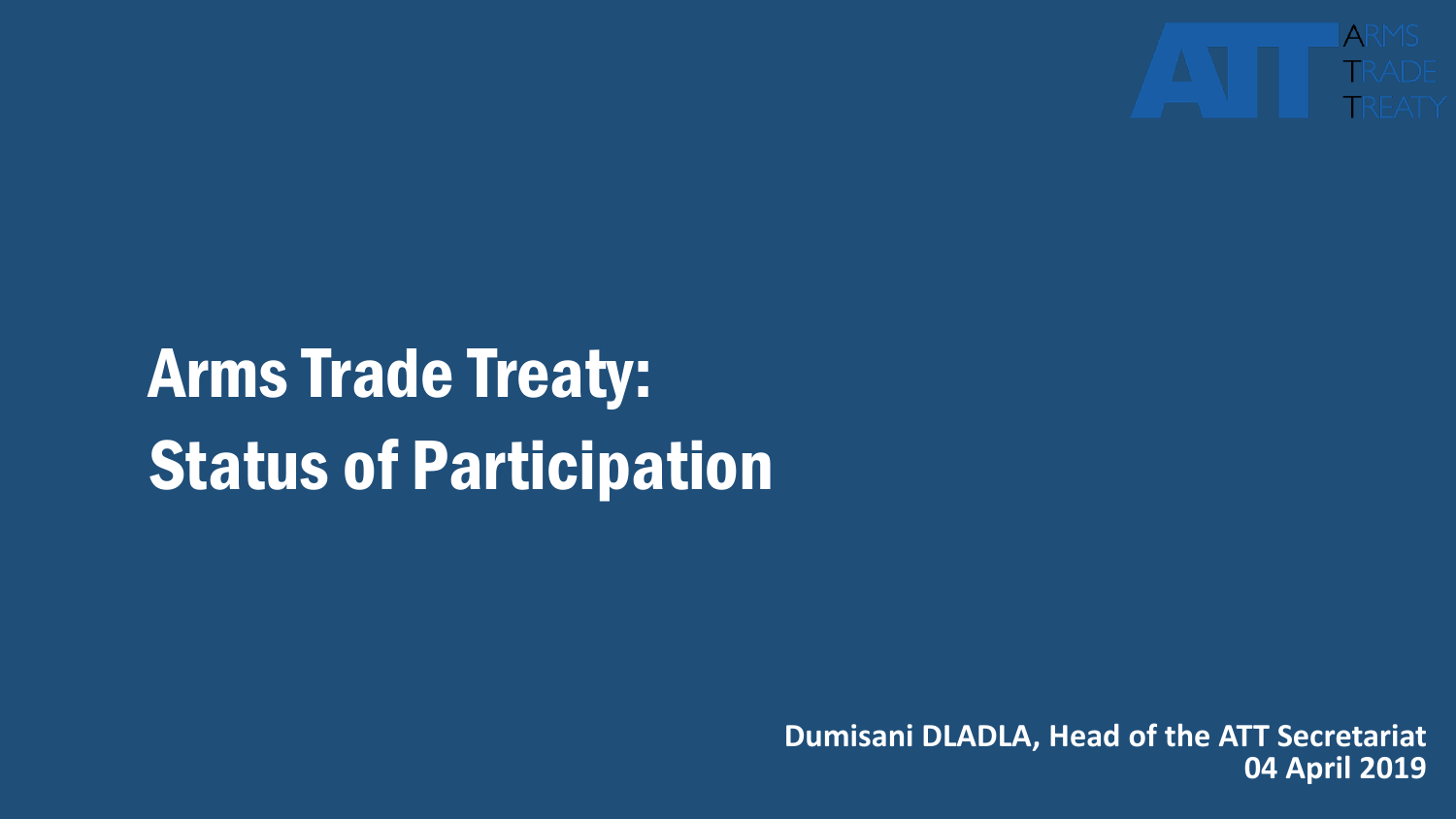

## General overview

|                                                                                 | No.            |
|---------------------------------------------------------------------------------|----------------|
| <b>Total No. of States Parties</b>                                              | 100            |
| Signed and ratified                                                             | 91             |
| Signed and approved                                                             | $\overline{2}$ |
| Signed and accepted                                                             | $\overline{2}$ |
| Acceded                                                                         | 5              |
|                                                                                 |                |
| Total No. of States that have signed but not ratified, approved,<br>or accepted | 35             |
|                                                                                 |                |
| Total No. of States that have not joined                                        | 59             |

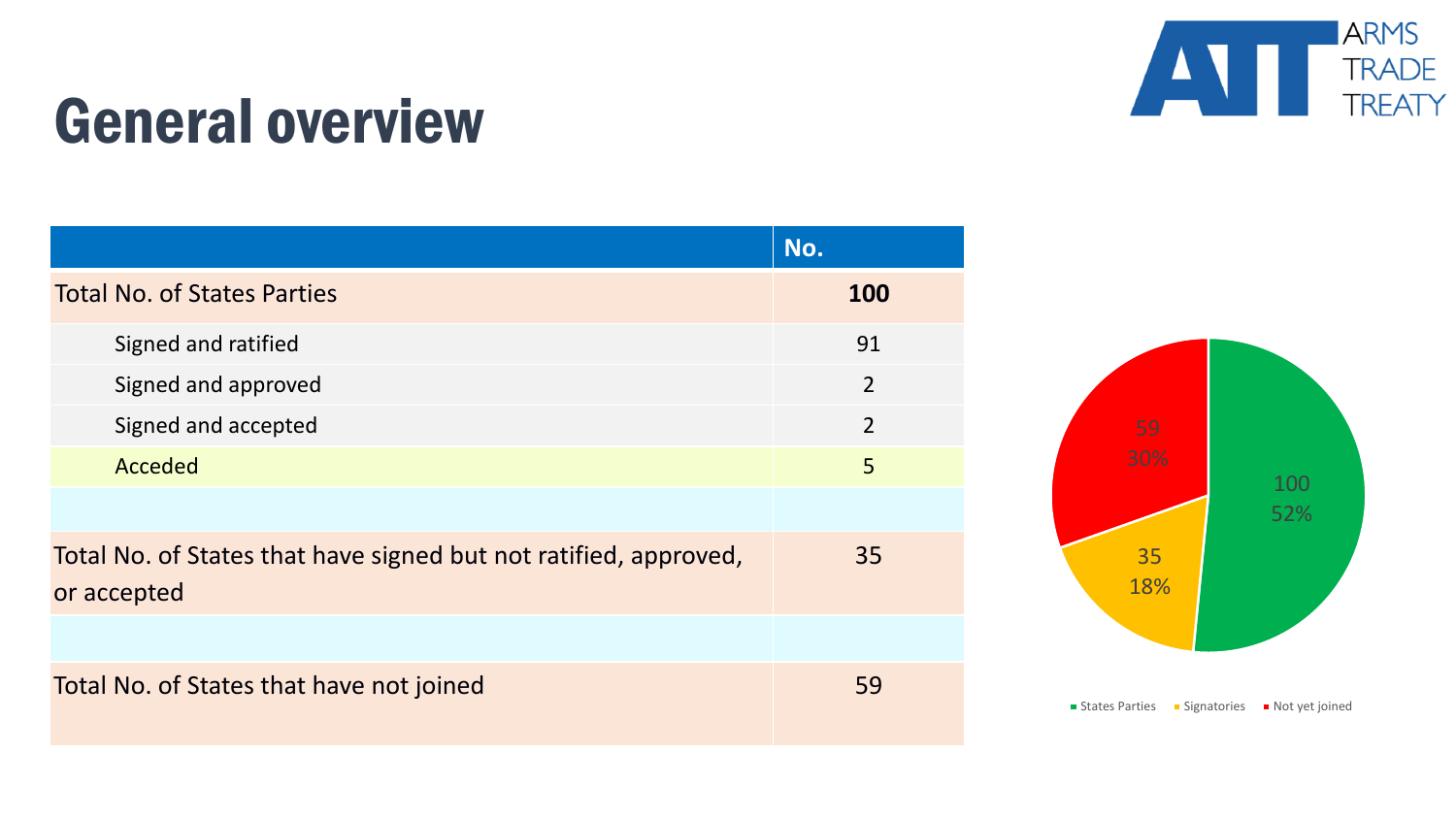

## Distribution of States

Africa 28% Asia 25% Europe 22% Americas 18% Oceania 7%

#### **Distribution of States by region Distribution of ATT States Parties by region**

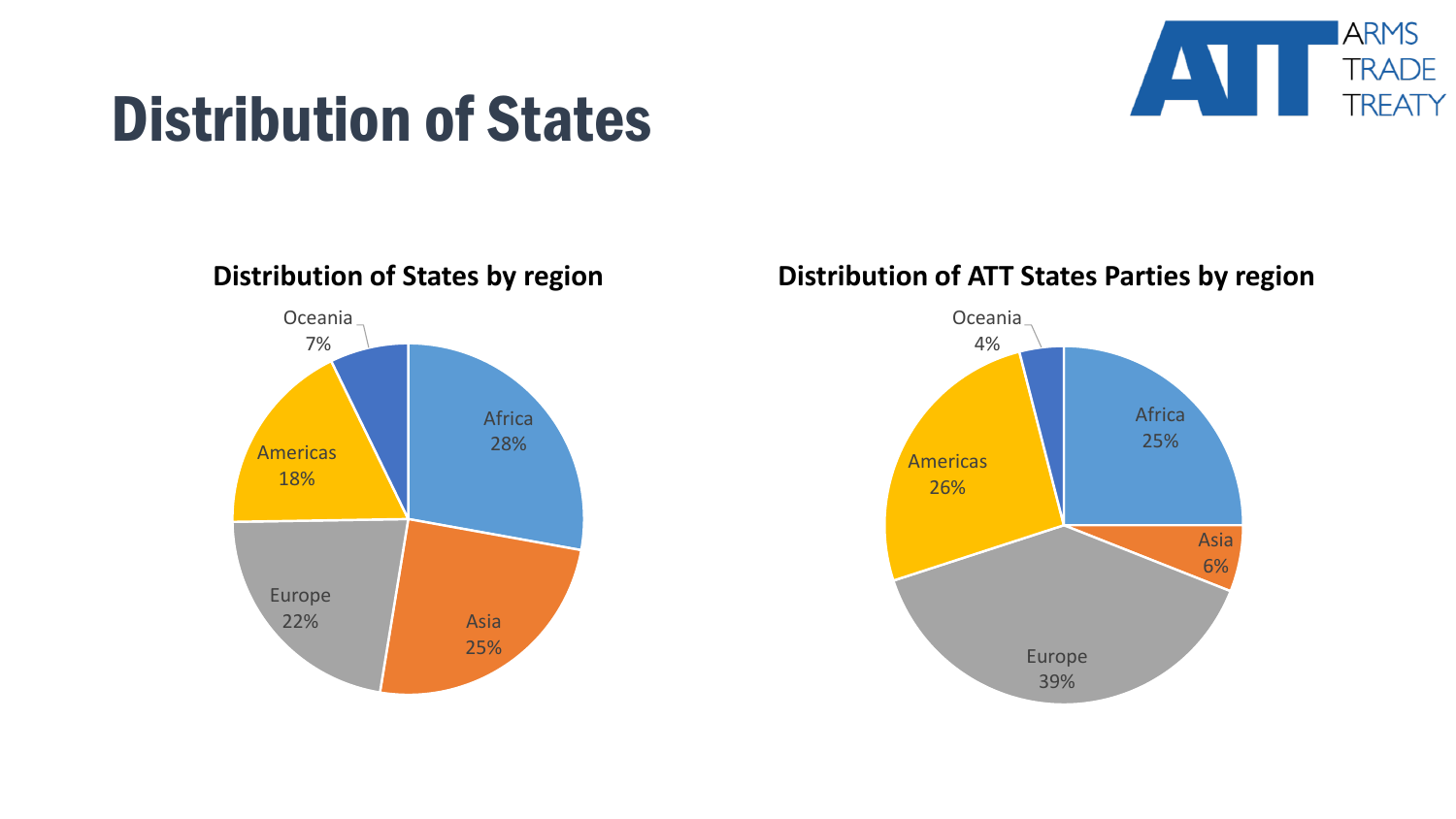

## Regional overview

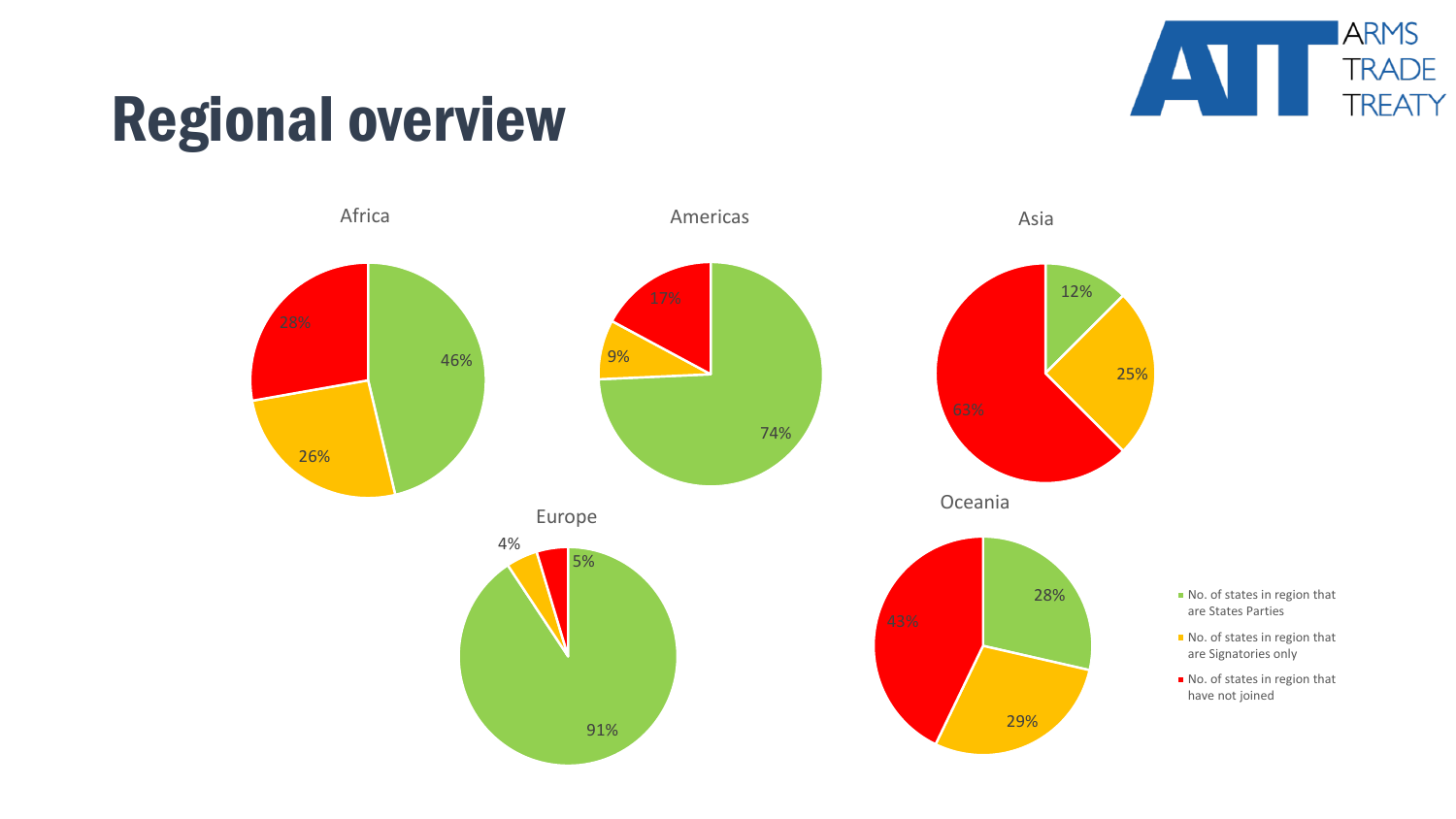

### Participation rates

**Rate of universalization (June 2013 - June 2019)**